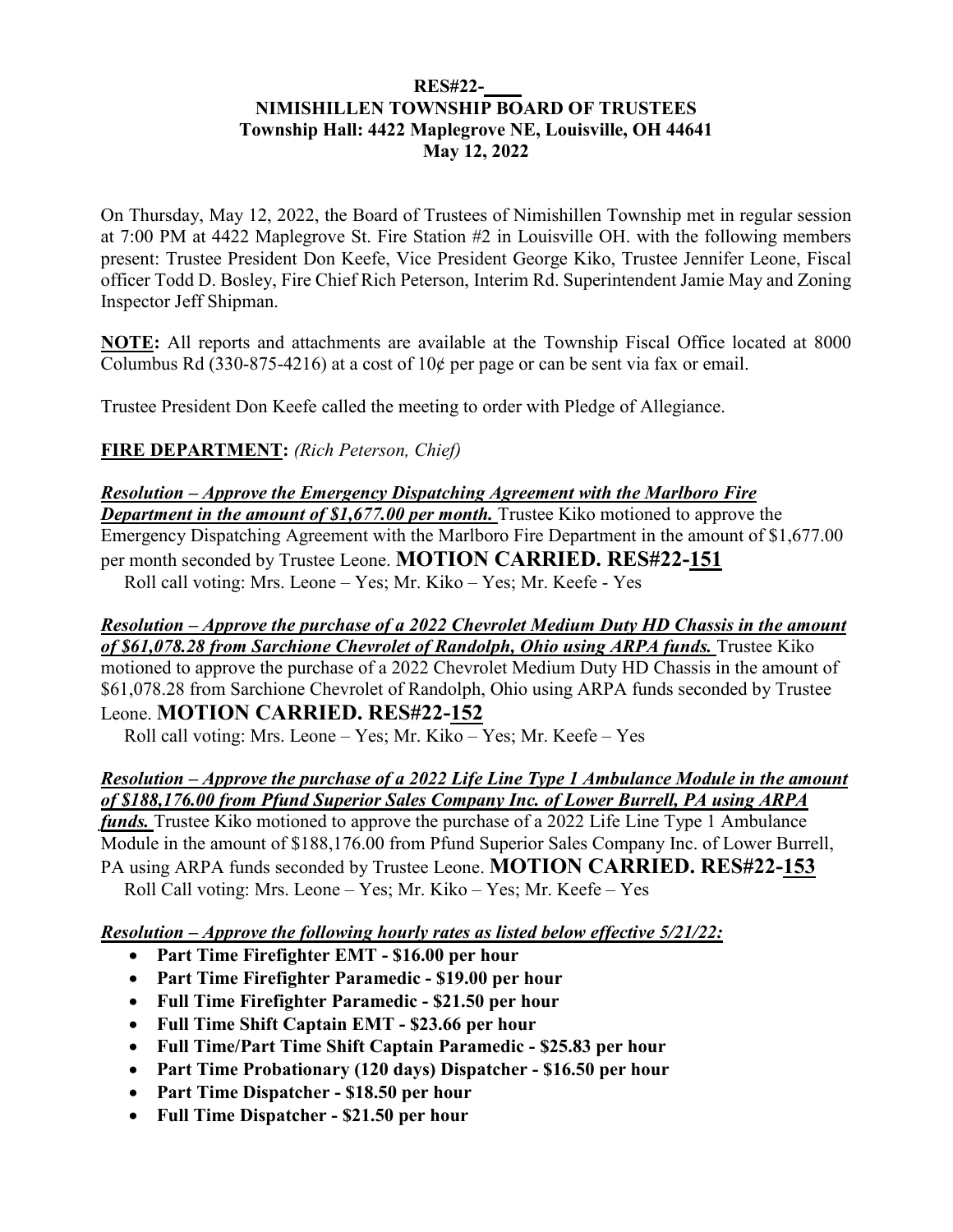• **Full Time Dispatcher Supervisor - \$25.50** 

Trustee Kiko motioned to approve the hourly rates as listed above seconded by Trustee Leone. **MOTION CARRIED. RES#22-154**

Roll call voting: Mrs. Leone – Yes; Mr. Kiko – Yes; Mr. Keefe – Yes

*Resolution – Hire Ailani Kleinhans as a Part Time Dispatcher at an hourly rate of \$16.50 per hour effective 5/13/22.* Trustee Kiko motioned to hire Ailani Kleinhans as a Part Time Dispatcher at an hourly rate of \$16.50 per hour effective 5/13/22 seconded by Trustee Leone.

## **MOTION CARRIED. RES#22-155**

Roll call voting: Mrs. Leone – Yes; Mr. Kiko – Yes; Mr. Keefe – Yes

**ROAD DEPARTMENT:** *(Jamie May, Interim Rd. Superintendent)*

*Resolution – Approve the May 12, 2022 Road Report.* Trustee Kiko motioned to approve the May

12, 2022 Road report seconded by Trustee Leone. **MOTION CARRIED. RES#22-156** Roll call voting: Mrs. Leone – Yes; Mr. Kiko – Yes; Mr. Keefe – Yes

*Resolution – Approve \$10,000.00 for D.J.L. Materials for Crack and Seal. Trustee Kiko motioned* to approve \$10,000.00 for D.J.L. Materials for Crack and Seal seconded by Trustee Leone. **MOTION CARRIED. RES#22-157**

Roll call voting: Mrs. Leone – Yes; Mr. Keefe – Yes

*Resolution – Approve \$40,000.00 to Allied Corporation for the purchase of Asphalt.* Trustee Kiko motioned to approve \$40,000.00 to Allied Corporation for the purchase of Asphalt seconded by Trustee Leone. **MOTION CARRIED. RES#22-158** Roll call voting: Mrs. Leone – Yes; Mr. Kiko – Yes; Mr. Keefe – Yes

*Resolution – Approve \$20,000.00 to Northstar Asphalt for the purchase of Asphalt.* **Trustee Kiko** motioned to approve \$20,000.00 to Northstar Asphalt for the purchase of Asphalt seconded by Trustee Leone. **MOTION CARRIED. RES#22-159**  Roll call voting: Mrs. Leone – Yes; Mr. Kiko – Yes; Mr. Keefe – Yes

**Discussion:** 2022 Road Dept. Chip & Seal program – Agreed to Advertise

**FISCAL OFFICER:** *(Todd D. Bosley)* 

*Resolution – Approve the minutes for April 28, 2022 Trustees Meeting. Trustee Kiko motioned to* approve the minutes for April 28, 2022 Trustees Meeting seconded by Trustee Leone. **MOTION CARRIED. RES#22-160**

Roll call voting: Mrs. Leone – Yes; Mr. Kiko – Yes; Mr. Keefe - Yes

*Resolution – Approve the Fire Bonds payment to Huntington Public Cap Corp in the amount of \$6,916.50.* Trustee Kiko motioned to approve the Fire Bonds payment to Huntington Cap Corp in the amount of \$6,916.50 seconded by Trustee Leone. **MOTION CARRIED. RES#22-161**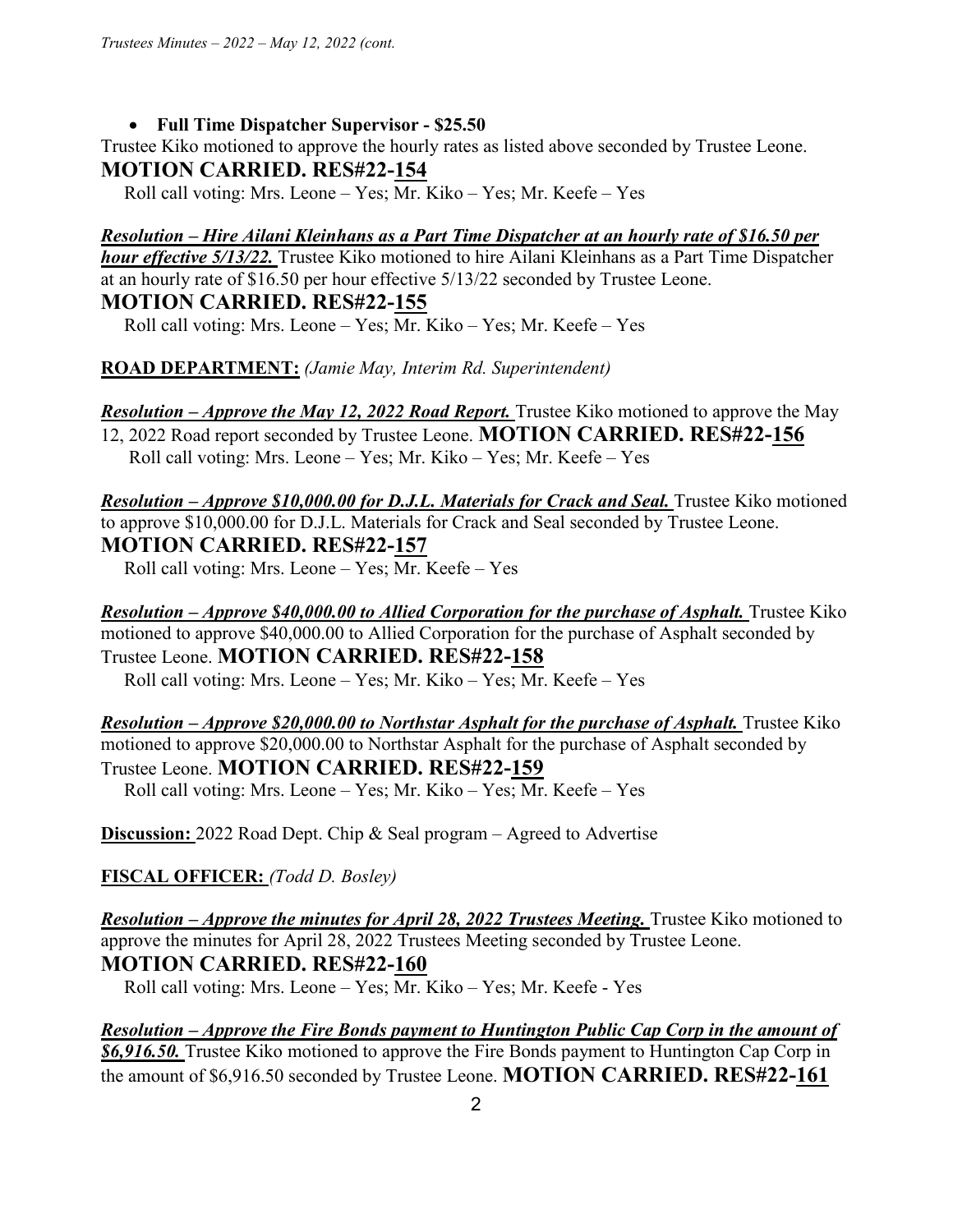Roll call voting: Mrs. Leone – Yes; Mr. Kiko – Yes; Mr. Keefe – Yes

*Resolution – Approve to purchase a new computer and printer for the Fiscal Office with VPN (virtual private network) not to exceed \$5,000.00.* Trustee Kiko motioned to purchase a new computer and printer for the Fiscal Office with VPN (virtual private network) not to exceed \$5,000.00 seconded by Trustee Leone. **MOTION CARRIED. RES#22-162** Roll call voting: Mrs. Leone – Yes; Mr. Kiko – Yes; Mr. Keefe – Yes

*Resolution – Approve refund payment to Medical Mutual with Ohio Billing in amount of \$265.04.* Trustee Kiko motioned to approve refund payment to Medical Mutual with Ohio Billing in amount of \$265.04 seconded by Trustee Keefe. **MOTION CARRIED. RES#22-163**  Roll call voting: Mrs. Leone – Yes; Mr. Kiko – Yes; Mr. Keefe – Yes

**Discussion:** Wage increase for Fiscal Assistant. – Tabled- Raise Retro Active to 5/12/22

# **CONCERNS OF CITIZENS:** None

**ZONING:** *(Jeff Shipman, Zoning Inspector)* 

*Resolution – Approve the May 12, 2022 Zoning Report.* Trustee Kiko motioned to approve the May 12, 2022 Zoning report seconded by Trustee Leone.

### **MOTION CARRIED. RES#22-164**

Roll call voting: Mrs. Leone – Yes; Mr. Kiko – Yes; Mr. Keefe – Yes

*Resolution – Approve the April 2022 Monthly Auditor Report.* Trustee Kiko motioned to approve the April 2022 Monthly Auditor Report seconded by Trustee Leone. **MOTION CARRIED. RES#22-165**

Roll call voting: Mrs. Leone – Yes; Mr. Kiko – Yes; Mr. Keefe – Yes

**Discussion:** Township Zoning Activities – No Resolution

**Discussion:** 4074 Broadway home and front yard being used for a business in a R-1. Attorney to send letter.

**Discussion:** 8718 Paris burned out home – No Resolution

**TRUSTEES:** *(Don Keefe, George Kiko, Jennifer Leone)* 

*Resolution – Enter into Executive Session at 7:23 PM; authorized under O.R.C. 121.22 (G) (1) to consider the appointment, employment, dismissal, discipline, promotion, demotion or comoensation of a public employee or official, or the investigation of charges or complaints against a public employee, official, licensee or regulated individual, unless the employee, official, licensee or regulated individual requests a public hearing by division (G) (1) of section 121.22 of the Revised Code.* Trustee Kiko motioned to enter into Executive Session at 7:23 PM seconded by Trustee Leone. **MOTION CARRIED. RES#22-166**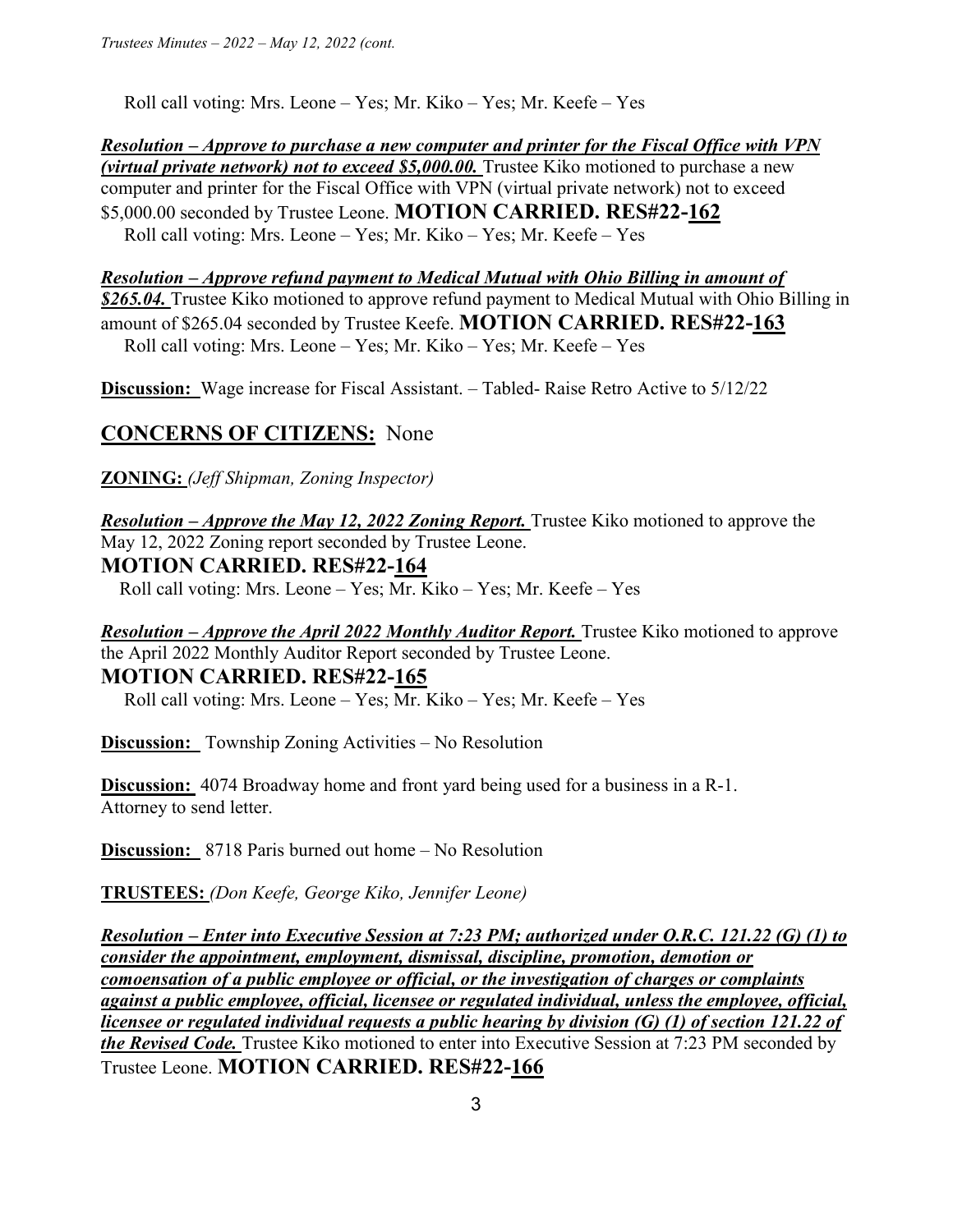Roll call voting: Mrs. Leone – Yes; Mr. Kiko – Yes; Mr. Keefe – Yes

*Resolution – Return from Executive Session at 8:20 PM and resume regular meeting.* Trustee Kiko motioned to return from Executive Session at 8:20 PM and resume the regular meeting seconded by Trustee Leone. **MOTION CARRIED. RES#22-167**  Roll call voting: Mrs. Leone – Yes; Mr. Kiko – Yes; Mr. Keefe – Yes

*Resolution – Approve wage increase for Jeff Shipman to \$18.00 per hour effective 5/21/22.*  Trustee Kiko motioned to approve the wage increase for Jeff Shipman to \$18.00 per hour effective 5/21/22 seconded by Trustee Leone. **MOTION CARRIED. RES#22-168**  Roll call voting: Mrs. Leone – Yes; Mr. Kiko – Yes; Mr. Keefe - Yes

*Resolution – Adjourn meeting.* Trustee Kiko motioned to adjourn meeting seconded by Trustee Leone. **MOTION CARRIED. RES#22-169**

 $\_$  , and the set of the set of the set of the set of the set of the set of the set of the set of the set of the set of the set of the set of the set of the set of the set of the set of the set of the set of the set of th

 $\mathcal{L}_\text{max}$  and  $\mathcal{L}_\text{max}$  and  $\mathcal{L}_\text{max}$  and  $\mathcal{L}_\text{max}$  and  $\mathcal{L}_\text{max}$  and  $\mathcal{L}_\text{max}$ 

 $\mathcal{L}_\text{max}$  and  $\mathcal{L}_\text{max}$  and  $\mathcal{L}_\text{max}$  and  $\mathcal{L}_\text{max}$  and  $\mathcal{L}_\text{max}$  and  $\mathcal{L}_\text{max}$ 

Roll call voting: Mrs. Leone – Yes; Mr. Kiko – Yes; Mr. Keefe – Yes

ATTEST: Todd D. Bosley, Fiscal Officer Donald E. Keefe, President

George P. Kiko, Vice President

 Jennifer L. Leone, Trustee Nimishillen Township Board of Trustees

*Minutes-Trustees: Trustees minutes – 2022 May 12,*